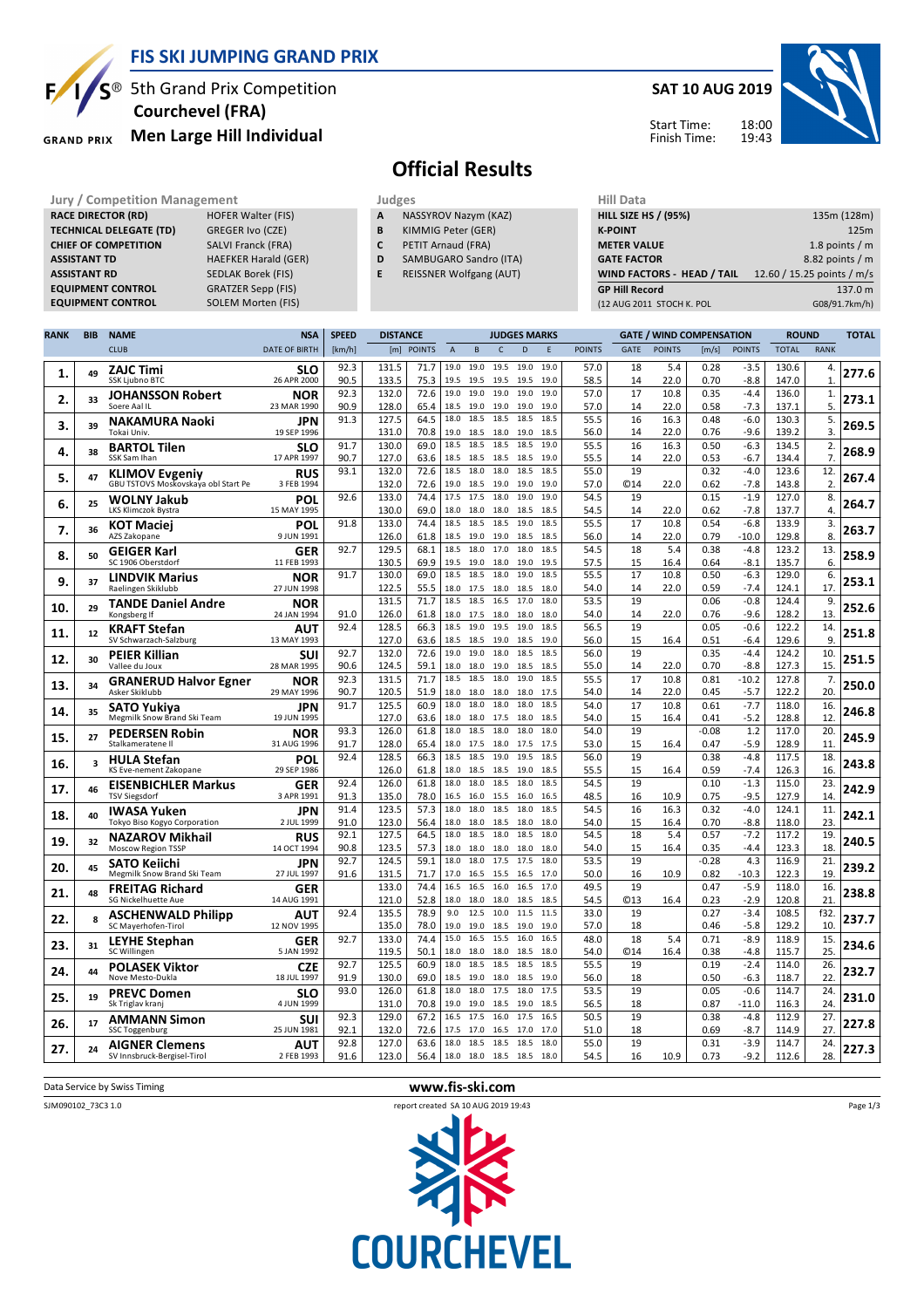

 $S^{\circledast}$  5th Grand Prix Competition

 **Courchevel (FRA)**

**Men Large Hill Individual GRAND PRIX** 

**SAT 10 AUG 2019**



Start Time: Finish Time:

# **Official Results**

| <b>RANK</b> | <b>BIB</b> | <b>NAME</b>                                            | <b>NSA</b>                | <b>SPEED</b> | <b>DISTANCE</b>     | <b>JUDGES MARKS</b> |                          |                   |                   |              | <b>GATE / WIND COMPENSATION</b> |               |             |               | <b>ROUND</b>          |                  | <b>TOTAL</b>   |             |       |
|-------------|------------|--------------------------------------------------------|---------------------------|--------------|---------------------|---------------------|--------------------------|-------------------|-------------------|--------------|---------------------------------|---------------|-------------|---------------|-----------------------|------------------|----------------|-------------|-------|
|             |            | <b>CLUB</b>                                            | <b>DATE OF BIRTH</b>      | [km/h]       | [m]                 | <b>POINTS</b>       |                          |                   |                   | D            |                                 | <b>POINTS</b> | <b>GATE</b> | <b>POINTS</b> | $\lfloor m/s \rfloor$ | <b>POINTS</b>    | <b>TOTAL</b>   | <b>RANK</b> |       |
| 28.         | 23         | <b>LEAROYD Jonathan</b>                                | <b>FRA</b><br>3 NOV 2000  | 90.4<br>90.0 | 128.0<br>130.0      | 65.4<br>69.0        | 18.0                     | 17.5<br>18.5 18.5 | 18.5<br>18.0 18.5 | 18.0         | 18.0<br>18.5                    | 54.0<br>55.5  | 19<br>18    |               | 0.67<br>0.74          | $-8.4$<br>$-9.3$ | 111.0<br>115.2 | 30.<br>26.  | 226.2 |
| 29.         | 21         | Courchevel<br><b>HUBER Daniel</b>                      | <b>AUT</b>                | 92.3         | 127.5               | 64.5                | 18.5                     | 19.0              | 19.0              | 19.0         | 18.5                            | 56.5          | 19          |               | 0.76                  | $-9.6$           | 111.4          | 28.         | 222.4 |
|             |            | SC Seekirchen-Salzburg<br><b>TKACHENKO Sergey</b>      | 2 JAN 1993<br><b>KAZ</b>  | 92.1<br>92.3 | 126.5<br>128.5      | 62.7<br>66.3        | 18.0<br>18.0             | 18.0<br>17.5      | 19.0<br>17.0      | 19.0<br>17.5 | 19.0<br>17.5                    | 56.0<br>52.5  | 18<br>19    |               | 0.61<br>0.24          | $-7.7$<br>$-3.0$ | 111.0<br>115.8 | 29.<br>22.  |       |
| 30.         | 26         | Ski Club VKO                                           | 8 JUN 1999                |              | <b>DSQ</b>          |                     | SCE <sub>4</sub>         |                   |                   |              |                                 |               |             |               |                       |                  |                |             | 115.8 |
| 31.         |            | <b>BOYD-CLOWES Mackenzie</b><br>Altius Nordic Ski Club | <b>CAN</b><br>13 JUL 1991 | 92.7         | 126.5<br><b>DSQ</b> | 62.7                | 17.5<br>SCE <sub>4</sub> | 17.5              | 17.5              | 18.0         | 18.0                            | 53.0          | 19          |               | 0.34                  | $-4.3$           | 111.4          | 28.         | 111.4 |

|     |                          | not qualified for 2nd round                               |                           |      |       |      |  |                          |  |  |      |      |    |      |         |         |       |     |       |
|-----|--------------------------|-----------------------------------------------------------|---------------------------|------|-------|------|--|--------------------------|--|--|------|------|----|------|---------|---------|-------|-----|-------|
| 32. | 15                       | <b>KOUDELKA Roman</b><br>LSK Lomnice nad Popelkou - Dukla | <b>CZE</b><br>9 JUL 1989  |      | 120.5 | 51.9 |  | 18.0 18.5 19.0 18.5 18.5 |  |  |      | 55.5 | 19 |      | $-0.09$ | 1.4     | 108.8 | 31. | 108.8 |
| 33. | $\Delta$                 | <b>MARKENG Thomas Aasen</b><br>Lensbygda Sportsklubb      | <b>NOR</b><br>18 JUN 2000 | 93.1 | 122.5 | 55.5 |  | 17.5 17.5 17.5 17.5 17.5 |  |  |      | 52.5 | 19 |      | $-0.03$ | 0.5     | 108.5 | 32. | 108.5 |
| 34. | 13                       | <b>ZOGRAFSKI Vladimir</b><br><b>NSA</b>                   | <b>BUL</b><br>14 JUL 1993 | 91.9 | 119.5 | 50.1 |  | 17.5 17.5 18.0 18.0 17.5 |  |  |      | 53.0 | 19 |      | $-0.17$ | 2.6     | 105.7 | 34. | 105.7 |
| 35. | 28                       | <b>TOCHIMOTO Shohei</b><br>Megmilk Snow Brand Ski Team    | <b>JPN</b><br>21 DEC 1989 | 92.5 | 121.0 | 52.8 |  | 17.5 18.0 18.5 18.0      |  |  | 17.5 | 53.5 | 19 |      | 0.18    | $-2.3$  | 104.0 | 35. | 104.0 |
| 36. | $\overline{\phantom{a}}$ | <b>LANISEK Anze</b><br><b>Ssk Menges</b>                  | <b>SLO</b><br>20 APR 1996 | 92.4 | 121.5 | 53.7 |  | 18.5 18.0 19.0 18.5      |  |  | 18.5 | 55.5 | 19 |      | 0.44    | $-5.5$  | 103.7 | 36. | 103.7 |
| 37. | 20                       | <b>BICKNER Kevin</b><br>Norge Ski Club                    | <b>USA</b><br>23 SEP 1996 | 92.9 | 122.0 | 54.6 |  | 18.0 17.5 17.5 18.0      |  |  | 17.5 | 53.0 | 19 |      | 0.41    | $-5.2$  | 102.4 | 37. | 102.4 |
| 38. | 43                       | <b>KOBAYASHI Junshiro</b><br>Megmilk Snow Brand Ski Team  | <b>JPN</b><br>11 JUN 1991 | 91.9 | 113.5 | 39.3 |  | 17.0 17.0 17.0 16.5 17.0 |  |  |      | 51.0 | 18 | 5.4  | $-0.40$ | 6.1     | 101.8 | 38. | 101.8 |
| 39. | 14                       | <b>MUMINOV Sabirzhan</b><br>Almaty                        | <b>KAZ</b><br>16 APR 1994 | 93.0 | 116.5 | 44.7 |  | 17.0 17.5 16.5 17.0 17.5 |  |  |      | 51.5 | 19 |      | $-0.22$ | 3.4     | 99.6  | 39. | 99.6  |
| 40. | 16                       | <b>INSAM Alex</b><br>G.S. FIAMME ORO MOENA                | <b>ITA</b><br>19 DEC 1997 | 92.6 | 120.0 | 51.0 |  | 17.5 18.0 17.5 18.0      |  |  | 17.5 | 53.0 | 19 |      | 0.39    | $-4.9$  | 99.1  | 40. | 99.1  |
| 41. | 10                       | <b>HAYBOECK Michael</b><br>UVB Hinzenbach-Oberoesterreich | <b>AUT</b><br>5 MAR 1991  | 92.7 | 113.0 | 38.4 |  | 17.0 17.0 16.5 16.5      |  |  | 16.5 | 50.0 | 19 |      | $-0.50$ | 7.6     | 96.0  | 41  | 96.0  |
| 42. | q                        | <b>PETER Dominik</b><br>Am Bachtel wald                   | <b>SUI</b><br>30 MAY 2001 | 92.8 | 114.5 | 41.1 |  | 18.0 17.5 18.0 18.0      |  |  | 18.0 | 54.0 | 19 |      | $-0.04$ | 0.6     | 95.7  | 42. | 95.7  |
| 43. | 6                        | <b>SCHULER Andreas</b><br><b>Finsiedeln</b>               | <b>SUI</b><br>30 DEC 1995 | 92.5 | 118.0 | 47.4 |  | 18.0 17.5 17.5 18.0      |  |  | 18.0 | 53.5 | 19 |      | 0.49    | $-6.2$  | 94.7  | 43. | 94.7  |
| 44. | 42                       | <b>JELAR Ziga</b><br>Sk Triglav kranj                     | <b>SLO</b><br>22 OCT 1997 | 92.3 | 108.0 | 29.4 |  | 16.5 16.5 16.5 17.0      |  |  | 16.5 | 49.5 | 18 | 5.4  | $-0.59$ | 9.0     | 93.3  | 44. | 93.3  |
| 45. | 22                       | <b>HAMANN Martin</b><br>SG Nickelhuette Aue               | <b>GER</b><br>10 APR 1997 | 92.4 | 115.0 | 42.0 |  | 17.0 17.5 17.5 17.5      |  |  | 18.0 | 52.5 | 19 |      | 0.33    | $-4.2$  | 90.3  | 45. | 90.3  |
| 46. | 18                       | <b>FETTNER Manuel</b><br>SV Innsbruck-Bergisel-Tirol      | <b>AUT</b><br>17 JUN 1985 | 92.6 | 115.0 | 42.0 |  | 17.0 17.0 17.5 16.5 17.5 |  |  |      | 51.5 | 19 |      | 0.64    | $-8.1$  | 85.4  | 46. | 85.4  |
| 47. | 41                       | <b>SCHMID Constantin</b><br>Wsv Oberaudorf                | <b>GER</b><br>27 NOV 1999 | 91.3 | 104.0 | 22.2 |  | 15.0 15.5 15.5 15.0 15.0 |  |  |      | 45.5 | 16 | 16.3 | 0.18    | $-2.3$  | 81.7  | 47. | 81.7  |
| 48. | $\overline{ }$           | <b>BRASME Paul</b><br><b>U.S VENTRON</b>                  | <b>FRA</b><br>3 AUG 1997  | 91.6 | 111.5 | 35.7 |  | 17.0 17.5 17.0 17.0      |  |  | 17.0 | 51.0 | 19 |      | 0.86    | $-10.8$ | 75.9  | 48. | 75.9  |
| 49. | 11                       | <b>CHOI Heung Chul</b><br>High1 Resort                    | <b>KOR</b><br>3 DEC 1981  | 91.9 | 105.0 | 24.0 |  | 16.5 17.0 16.5 16.0      |  |  | 15.5 | 49.0 | 19 |      | $-0.10$ | 1.5     | 74.5  | 49. | 74.5  |
| 50. |                          | <b>SEMENIC Anze</b><br><b>NSK TRZIC FMG</b>               | <b>SLO</b><br>1 AUG 1993  | 92.5 | 106.0 | 25.8 |  | 15.0 15.5 15.5 15.0      |  |  | 15.0 | 45.5 | 19 |      | 0.14    | $-1.8$  | 69.5  | 50  | 69.5  |

SCE 4 : SUIT



**Data Service by Swiss Timing WWW.fis-ski.com** 



Page 2/3